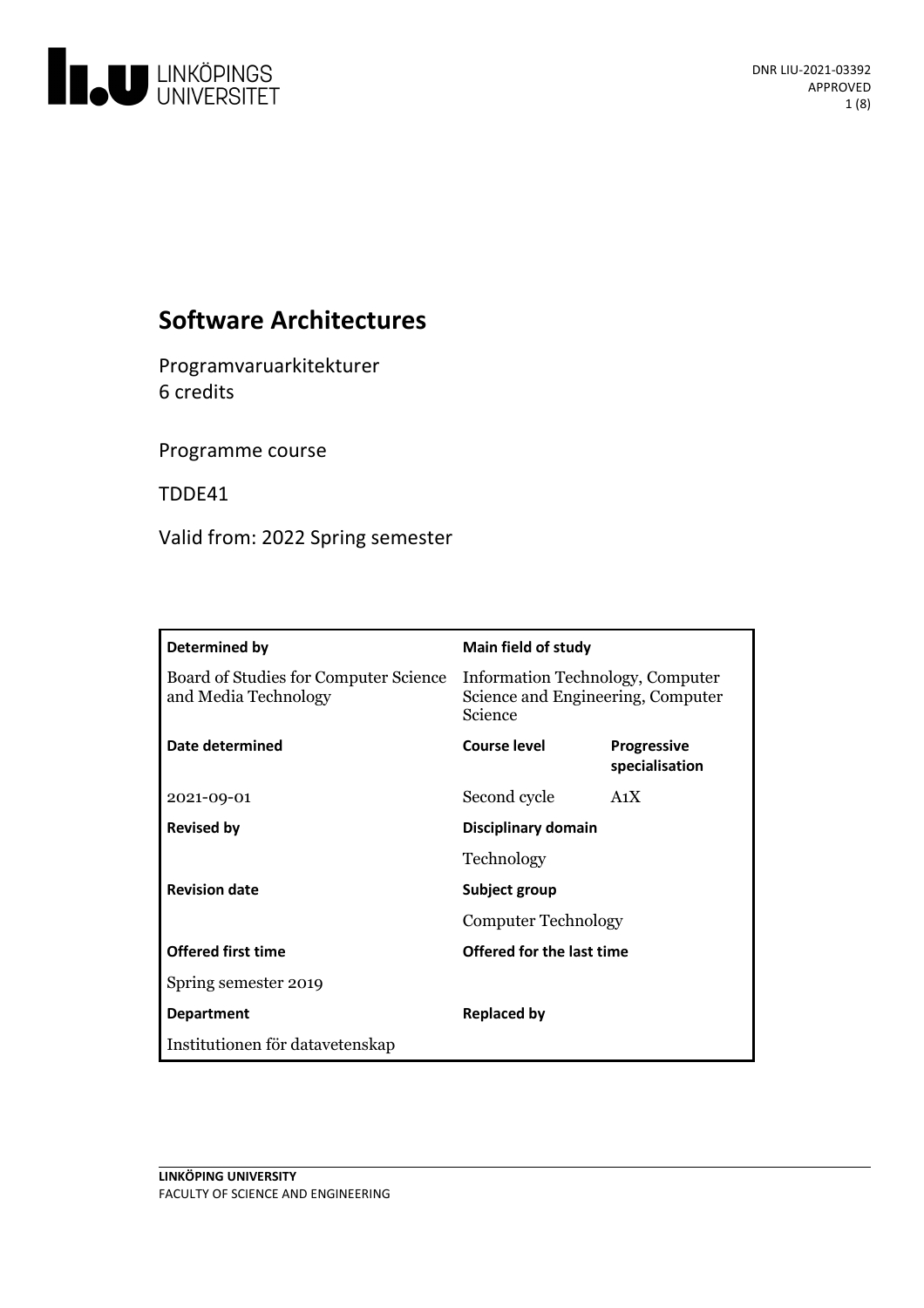# Specific information

The course can not be included in degree together with TDDD05

# Course offered for

- Master of Science in Computer Science and Engineering
- Master of Science in Industrial Engineering and Management
- Master of Science in Information Technology
- Master of Science in Computer Science and Software Engineering
- Master of Science in Industrial Engineering and Management International
- Master's Programme in Computer Science

## Prerequisites

Software engineering - theory. Object-oriented programming. It is not required but good to have some experience in reading software engineering papers. Software quality. Metaprogramming.

# Intended learning outcomes

After the course students should be able to

- Describe technical platforms, conditions for and challenges with the development of larger software systems
- Describe how techniques such metaprogramming and virtualization are used in component-based models such as, for example, Enterprise Java Beans, OSGi, and Web Services
- Relate industrial and theoretical issues in the development of larger software systems to contemporary software development methods and techniques
- Analyze and critically evaluate a software architecture and relate its properties to Software Engineering research.

## Course content

Component Models, Object-Oriented Frameworks for Component Systems, Metaprogramming, Messaging Systems, Web Services, Application Frameworks, Software Architectures, Software Quality Analysis

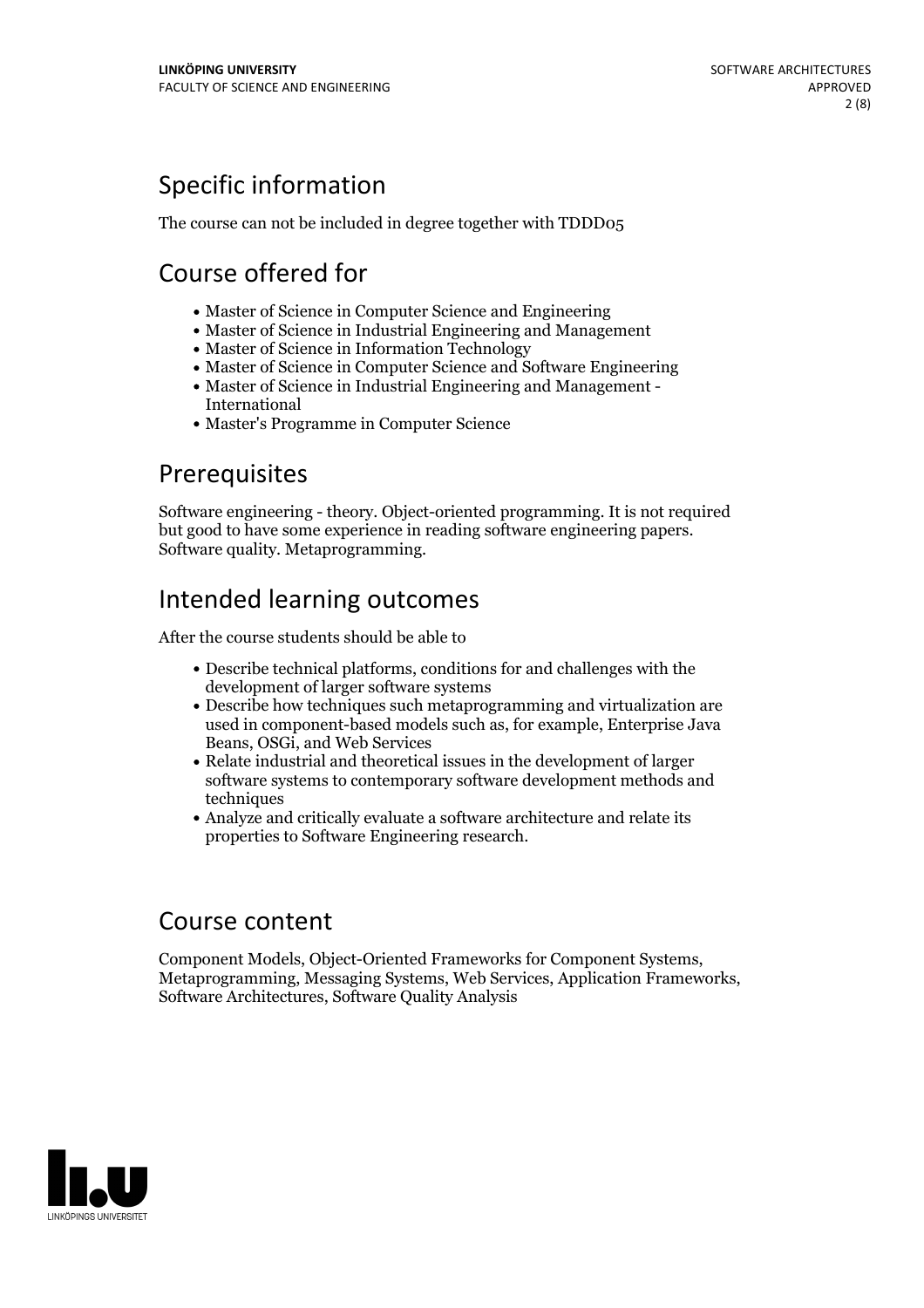# Teaching and working methods

The course consists of seminars and a set of lab sessions.

## Examination

| PRA1 | Project assignment | 3 credits | U.G        |
|------|--------------------|-----------|------------|
| UPG1 | Written assignment | 3 credits | U, 3, 4, 5 |

## Grades

Four-grade scale, LiU, U, 3, 4, 5

## Other information

### **About teaching and examination language**

The teaching language is presented in the Overview tab for each course. The examination language relates to the teaching language as follows:

- If teaching language is "Swedish", the course as a whole could be given in Swedish, or partly in English. Examination language is Swedish, but parts
- of the examination can be in English. If teaching language is "English", the course as <sup>a</sup> whole is taught in English. Examination language is English. If teaching language is "Swedish/English", the course as <sup>a</sup> whole will be
- taught in English if students without prior knowledge of the Swedish language participate. Examination language is Swedish or English depending on teaching language.

### **Other**

The course is conducted in a manner where both men's and women's experience and knowledge are made visible and developed.

The planning and implementation of a course should correspond to the course syllabus. The course evaluation should therefore be conducted with the course syllabus as a starting point.

If special circumstances prevail, the vice-chancellor may in a special decision specify the preconditions for temporary deviations from this course syllabus, and delegate the right to take such decisions.

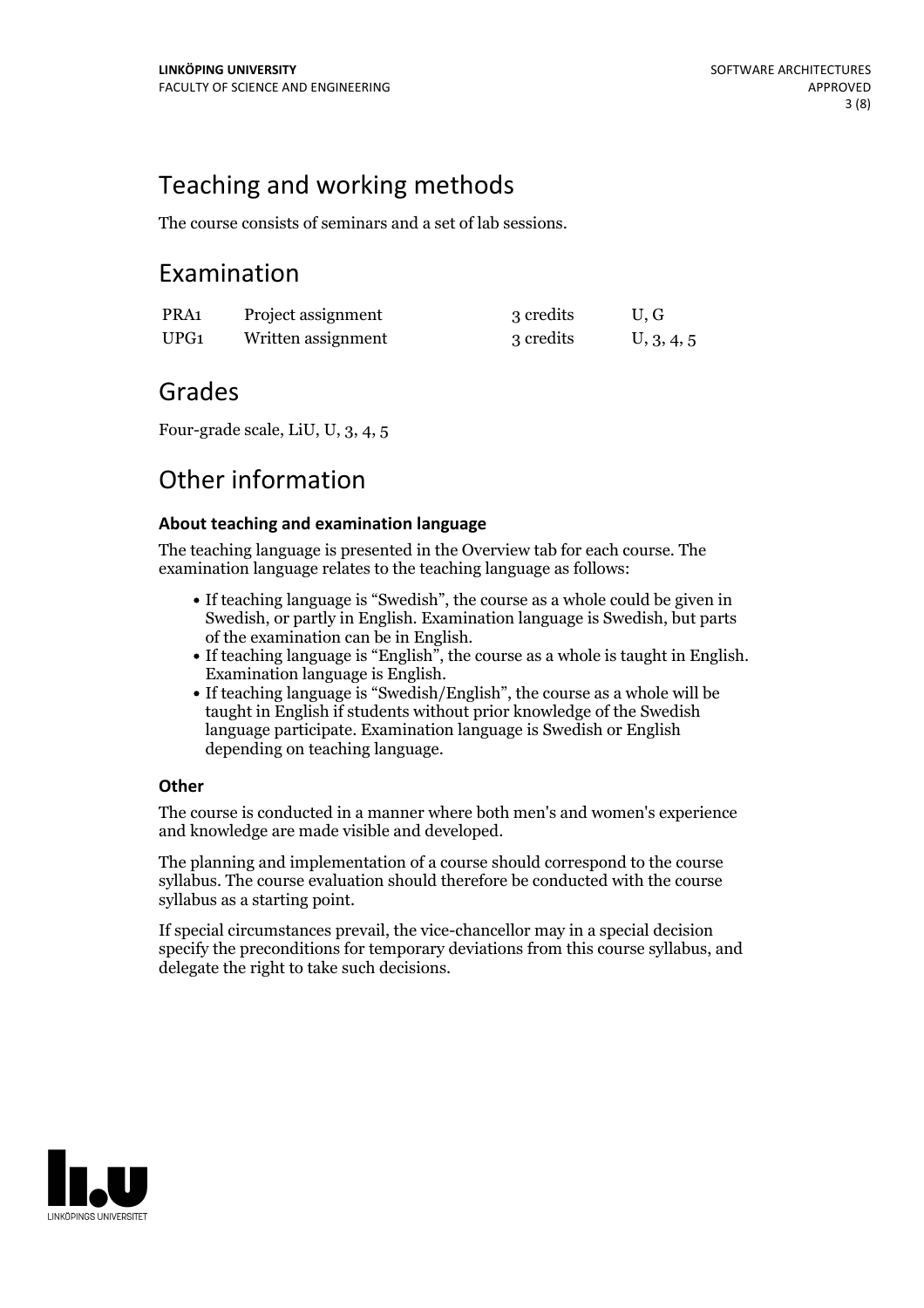## **Common rules**

### Course syllabus

A syllabus must be established for each course. The syllabus specifies the aim and contents of the course, and the prior knowledge that a student must have in order to be able to benefit from the course.

## Timetabling

Courses are timetabled after a decision has been made for this course concerning its assignment to a timetable module.

### Interruption in and deregistration from a course

The LiU decision, Guidelines concerning confirmation of participation in education (Dnr LiU-2020-02256), states that interruptions in study are to be recorded in Ladok. Thus, all students who do not participate in a course for which they have registered must record the interruption, such that the registration on the course can be removed. Deregistration from or interrupting a course is carried out using <sup>a</sup> web-based form: https://www.lith.liu.se/for- [studenter/kurskomplettering?l=en.](https://www.lith.liu.se/for-studenter/kurskomplettering?l=en)

## Cancelled courses and changes to the course syllabus

Courses with few participants (fewer than 10) may be cancelled or organised in a manner that differs from that stated in the course syllabus. The Dean is to deliberate and decide whether a course is to be cancelled or changed from the course syllabus.

## Guidelines relating to examinations and examiners

For details, see Guidelines for education and examination for first-cycle and second-cycle education at Linköping University, Dnr LiU-2020-04501 [\(http://styrdokument.liu.se/Regelsamling/VisaBeslut/917592\)](http://styrdokument.liu.se/Regelsamling/VisaBeslut/917592).

An examiner must be employed as a teacher at LiU according to the LiU Regulations for Appointments, Dnr LiU-2021-01204 [\(https://styrdokument.liu.se/Regelsamling/VisaBeslut/622784](https://styrdokument.liu.se/Regelsamling/VisaBeslut/622784)). For courses in second-cycle, the following teachers can be appointed as examiner: Professor (including Adjunct and Visiting Professor), Associate Professor (including Adjunct), Senior Lecturer (including Adjunct and Visiting Senior Lecturer), Research Fellow, or Postdoc. For courses in first-cycle, Assistant Lecturer (including Adjunct and Visiting Assistant Lecturer) can also be appointed as examiner in addition to those listed for second-cycle courses. In exceptional cases, a Part-time Lecturer can also be appointed as an examiner at both first- and second cycle, see Delegation of authority for the Board of Faculty of Science and Engineering.

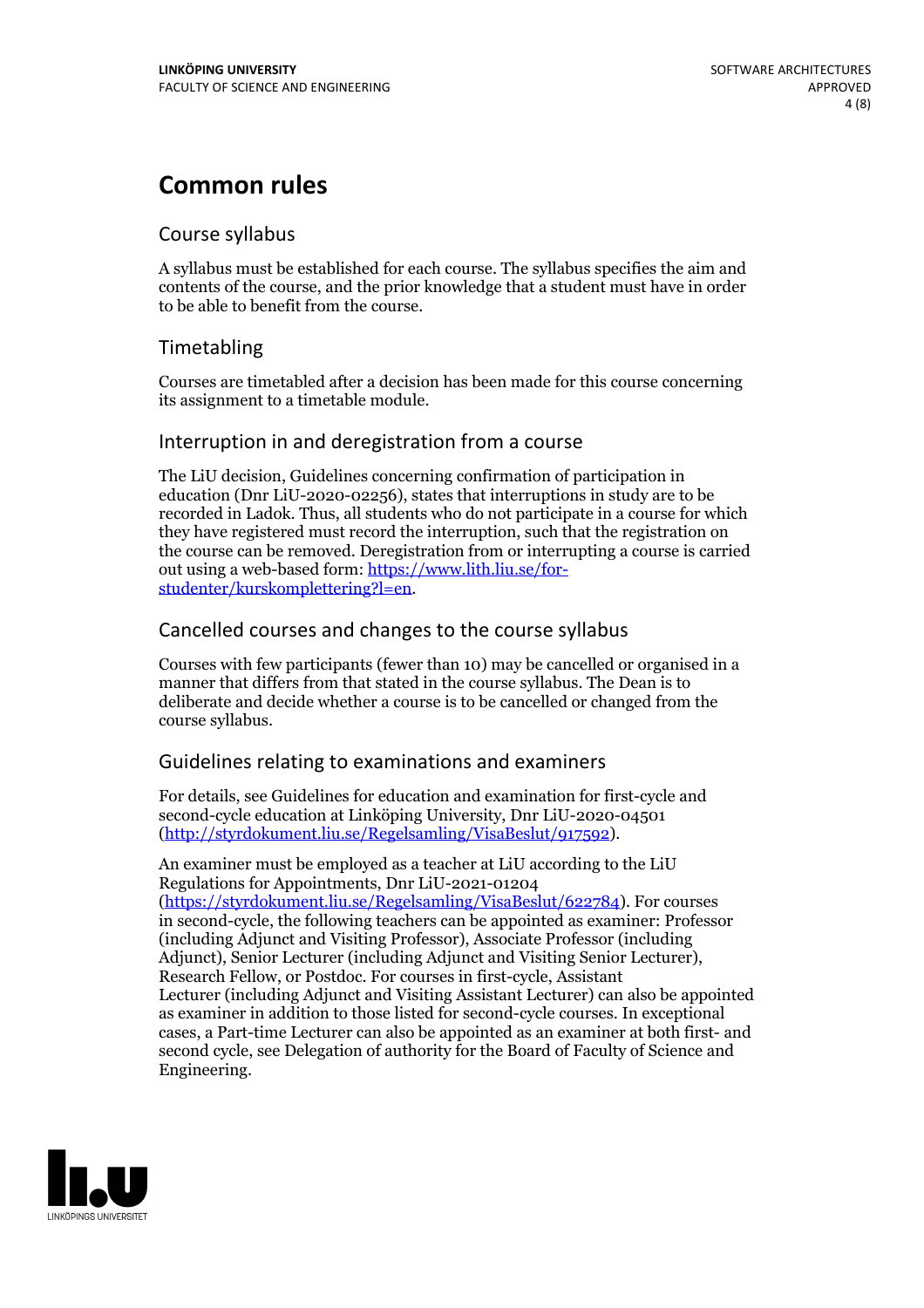## Forms of examination

#### **Principles for examination**

Written and oral examinations and digital and computer-based examinations are held at least three times a year: once immediately after the end of the course, once in August, and once (usually) in one of the re-examination periods. Examinations held at other times are to follow a decision of the faculty programme board.

Principles for examination scheduling for courses that follow the study periods:

- courses given in VT1 are examined for the first time in March, with re-examination in June and August
- courses given in VT2 are examined for the first time in May, with re-examination in August and October
- courses given in HT1 are examined for the first time in October, with re-examination in January and August
- courses given in HT2 are examined for the first time in January, with re-examination in March and in August.

The examination schedule is based on the structure of timetable modules, but there may be deviations from this, mainly in the case of courses that are studied and examined for several programmes and in lower grades (i.e. 1 and 2).

Examinations for courses that the faculty programme board has decided are to be held in alternate years are held three times during the school year in which the course is given according to the principles stated above.

Examinations for courses that are cancelled orrescheduled such that they are not given in one or several years are held three times during the year that immediately follows the course, with examination scheduling that corresponds to the scheduling that was in force before the course was cancelled or rescheduled.

When a course, or a written examination (TEN, DIT, DAT), is given for the last time, the regular examination and two re-examinations will be offered. Thereafter, examinations are phased out by offering three examinations during the following academic year at the same times as the examinations in any substitute course. If there is no substitute course, three examinations will be offered during re- examination periods during the following academic year. Other examination times are decided by the faculty programme board. In all cases above, the examination is also offered one more time during the academic year after the following, unless the faculty programme board decides otherwise. In total, 6 re-examinations are offered, of which 2 are regular re-examinations. In the examination registration system, the examinations given for the penultimate time and the last time are denoted.

If a course is given during several periods of the year (for programmes, or on different occasions for different programmes) the faculty programme board or boards determine together the scheduling and frequency of re-examination occasions.

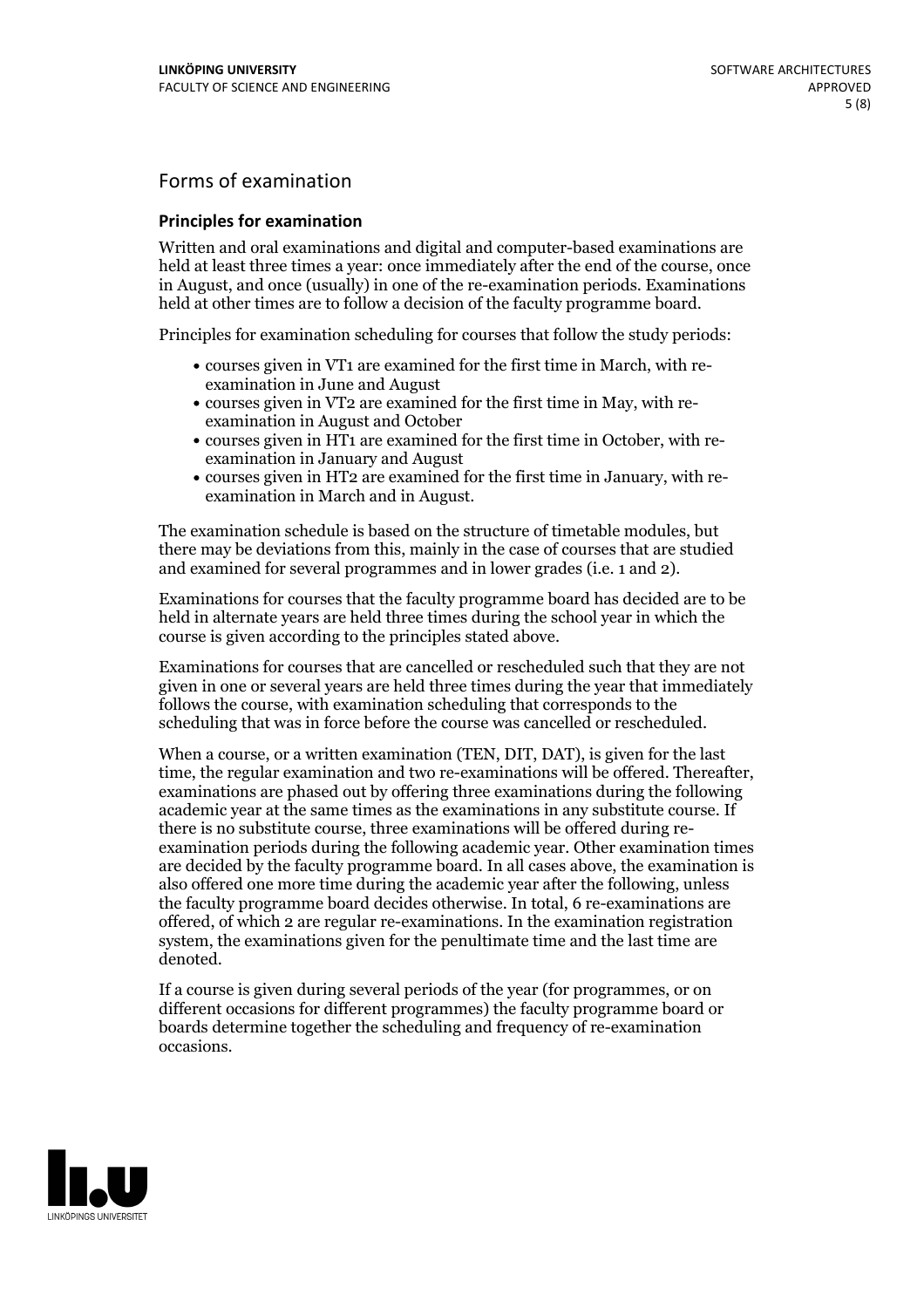### **Retakes of other forms of examination**

Regulations concerning retakes of other forms of examination than written examinations and digital and computer-based examinations are given in the LiU guidelines for examinations and examiners, [http://styrdokument.liu.se/Regelsamling/VisaBeslut/917592.](http://styrdokument.liu.se/Regelsamling/VisaBeslut/917592)

#### **Course closure**

For Decision on Routines for Administration of the Discontinuation of Educational Programs, Freestanding Courses and Courses in Programs, see DNR LiU-2021-04782. After a decision on closure and after the end of the discontinuation period, the students are referred to a replacement course (or similar) according to information in the course syllabus or programme syllabus. If a student has passed some part/parts of a closed program course but not all, and there is an at least partially replacing course, an assessment of crediting can be made. Any crediting of course components is made by the examiner.

#### **Registration for examination**

In order to take an written, digital or computer-based examination, registration in advance is mandatory, see decision in the university's rule book [https://styrdokument.liu.se/Regelsamling/VisaBeslut/622682.](https://styrdokument.liu.se/Regelsamling/VisaBeslut/622682) An unregistered student can thus not be offered a place. The registration is done at the Student Portal or in the LiU-app during the registration period. The registration period opens 30 days before the date of the examination and closes 10 days before the date of the examination. Candidates are informed of the location of the examination by email, four days in advance.

#### **Code of conduct for students during examinations**

Details are given in a decision in the university's rule book: <http://styrdokument.liu.se/Regelsamling/VisaBeslut/622682>.

#### **Retakes for higher grade**

Students at the Institute of Technology at LiU have the right to retake written examinations and digital and computer-based examinations in an attempt to achieve a higher grade. This is valid for all examination components with code "TEN", "DIT" and "DAT". The same right may not be exercised for other examination components, unless otherwise specified in the course syllabus.

A retake is not possible on courses that are included in an issued degree diploma.

#### **Grades**

The grades that are preferably to be used are Fail (U), Pass (3), Pass not without distinction  $(4)$  and Pass with distinction  $(5)$ .

- Grades U, 3, 4, 5 are to be awarded for courses that have written or digital examinations.<br>• Grades Fail (U) and Pass (G) may be awarded for courses with a large
- degree of practical components such as laboratory work, project work and

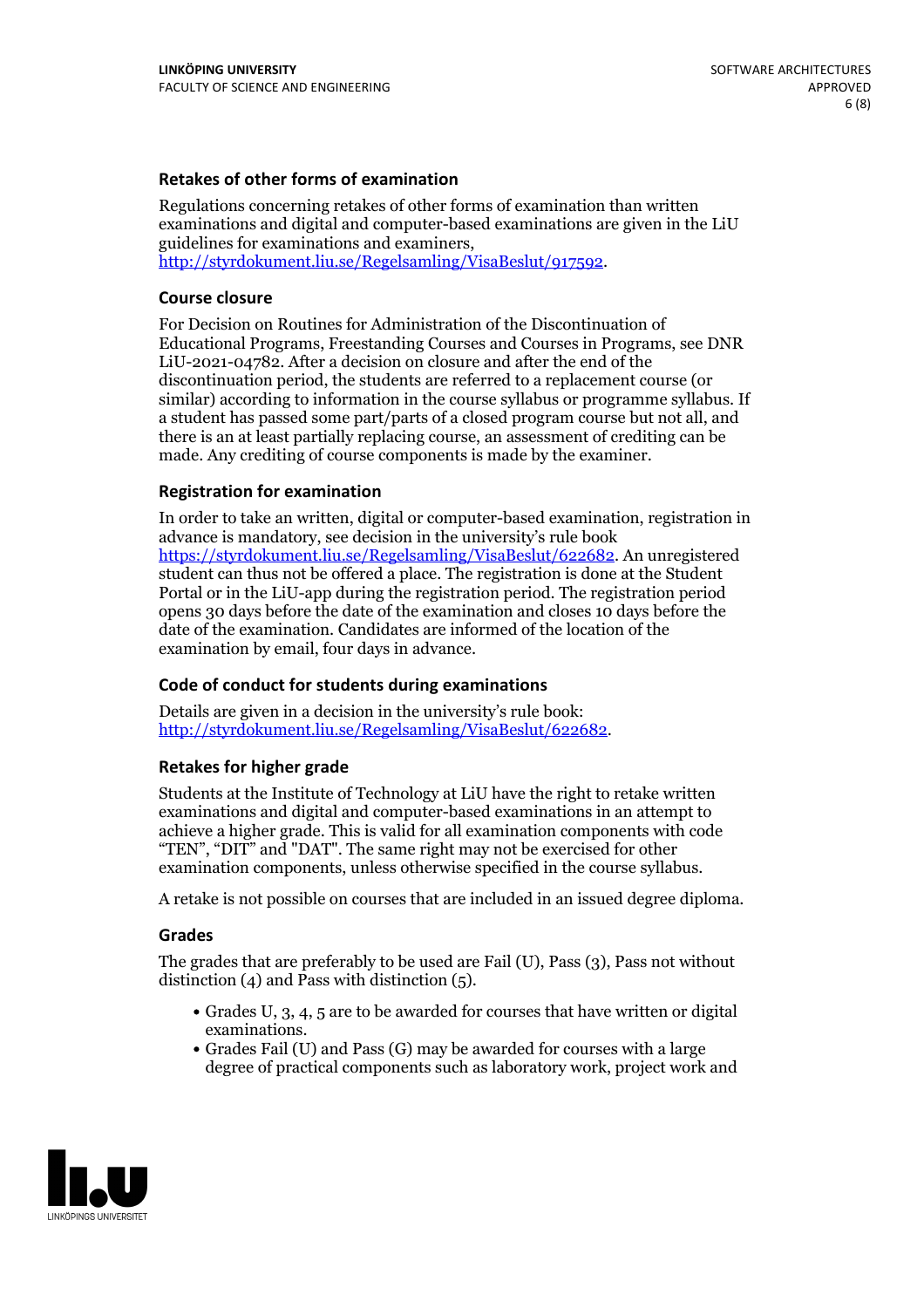group work.<br>• Grades Fail (U) and Pass (G) are to be used for degree projects and other independent work.

### **Examination components**

The following examination components and associated module codes are used at the Faculty of Science and Engineering:

- Grades U, 3, 4, 5 are to be awarded for written examinations (TEN) and
- digital examinations (DIT).<br>• Examination components for which the grades Fail (U) and Pass (G) may be awarded are laboratory work (LAB), project work (PRA), preparatory written examination (KTR), digital preparatory written examination (DIK), oral examination (MUN), computer-based examination (DAT), home
- assignment (HEM), and assignment (UPG).<br>• Students receive grades either Fail (U) or Pass (G) for other examination components in which the examination criteria are satisfied principally through active attendance such as tutorial group (BAS) or examination item
- (MOM).<br>• Grades Fail (U) and Pass (G) are to be used for the examination components Opposition (OPPO) and Attendance at thesis presentation (AUSK) (i.e. part of the degree project).

In general, the following applies:

- 
- Mandatory course components must be scored and given <sup>a</sup> module code. Examination components that are not scored, cannot be mandatory. Hence, it is voluntary to participate in these examinations, and the voluntariness must be clearly stated. Additionally, if there are any associated conditions to
- the examination component, these must be clearly stated as well.<br>• For courses with more than one examination component with grades U,3,4,5, it shall be clearly stated how the final grade is weighted.

For mandatory components, the following applies (in accordance with the LiU Guidelines for education and examination for first-cycle and second-cycle education at Linköping University,<br>[http://styrdokument.liu.se/Regelsamling/VisaBeslut/917592\)](http://styrdokument.liu.se/Regelsamling/VisaBeslut/917592):

If special circumstances prevail, and if it is possible with consideration of the nature of the compulsory component, the examiner may decide to replace the compulsory component with another equivalent component.

For possibilities to alternative forms of examinations, the following applies (in accordance with the LiU Guidelines for education and examination for first-cycle [http://styrdokument.liu.se/Regelsamling/VisaBeslut/917592\)](http://styrdokument.liu.se/Regelsamling/VisaBeslut/917592):

If the LiU coordinator for students with disabilities has granted a student the right to an adapted examination for a written examination in an examination hall, the student has the right to it.